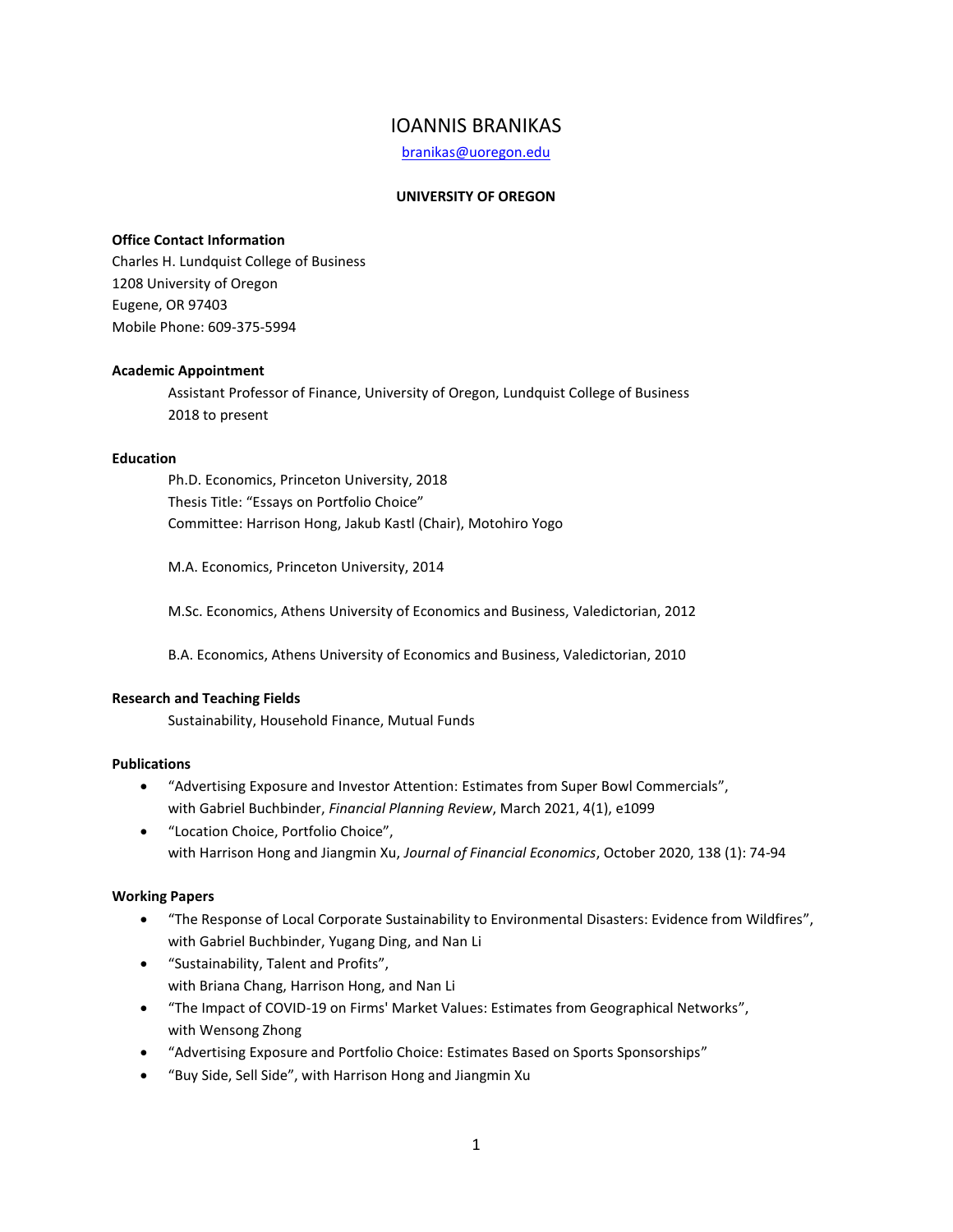### **Work in Progress**

• "Demographic Selection and the Sand States Housing Puzzle", with Hyun-Soo Choi, Harrison Hong, and Jeffrey D. Kubik

### **Seminar Presentations**

| 2020-2021: | University of Essex, Athens University of Economics and Business, University of Piraeus |
|------------|-----------------------------------------------------------------------------------------|
| 2018-2019: | Oregon State University                                                                 |
| 2017-2018: | Princeton, Luxembourg School of Finance, EIEF, Queen Mary University of London,         |
|            | Insper, AQR, University of Oregon, UNSW                                                 |

## **Conference Presentations** (**\*** indicates a presentation by a co-author)

- 4<sup>th</sup> Global Research Alliance for Sustainable Finance and Investment Annual Conference (GRASFI 2021), online from Beijing, China, September 2021 **\***
- European Economic Association Econometric Society European Meeting 2021 (EEA-ESEM 2021), Session: "Climate Impact and Policy Response", online from Copenhagen, Denmark, August 2021
- Association of Environmental and Resource Economists at the Midwest Economics Association Annual Conference 2021 (AERE@MEA 2021), Virtual Conference, USA, March 2021
- American Finance Association 2021 Annual Meeting (AFA 2021), Session: "Corporate Sustainability", Virtual Conference, USA, January 2021 **\***
- Journal of Environmental Economics and Management (JEEM) Edinburgh-Shanghai Climate and Development Conference, online from Shanghai, China, December 2020 **\***
- $\bullet$  10<sup>th</sup> Asian Conference on Sustainability, Energy & the Environment (ACSEE 2020), online from Tokyo, Japan, November 2020
- 4 th Annual Academic Research Colloquium for Financial Planning and Related Disciplines (organized by the CFP Board Center for Financial Planning), Arlington, VA, USA, February 2020 **\***
- 18<sup>th</sup> Conference on Research on Economic Theory and Econometrics (CRETE 2019), Tinos, Greece, July 2019
- 3<sup>rd</sup> Annual Academic Research Colloquium for Financial Planning and Related Disciplines (organized by the CFP Board Center for Financial Planning), Arlington, VA, USA, February 2019
- American Finance Association 2019 Annual Meeting (AFA 2019), Session: "Households and Portfolio Choice", Atlanta, GA, USA, January 2019
- 34th Annual Pacific Northwest Finance Conference (PNFC 2018), Seattle, WA, USA, October 2018
- 45<sup>th</sup> Annual Conference of the European Association for Research in Industrial Economics (EARIE 2018), Athens, Greece, September 2018
- 7<sup>th</sup> Helsinki Finance Summit on Investor Behavior, Helsinki, Finland, August 2017
- 52<sup>nd</sup> Annual Conference of the Western Finance Association (WFA 2017), Whistler, BC, Canada, June 2017 **\***

#### **Discussions**

- Agarwal, Chan, Xie, and Xu: "Are Executives More Socially Responsible When Raised with Siblings? Evidence from Chinese Family Firms" (2021 CICF, July 2021)
- Faraz Farhidi: "Have Extreme Events Awakened Us? A Panel Analysis" (AERE@MEA 2021, March 2021)
- Jannati: "The Impact of All-Star Females on Analysts' Performance" (2019 Academic Research Colloquium, February 2019)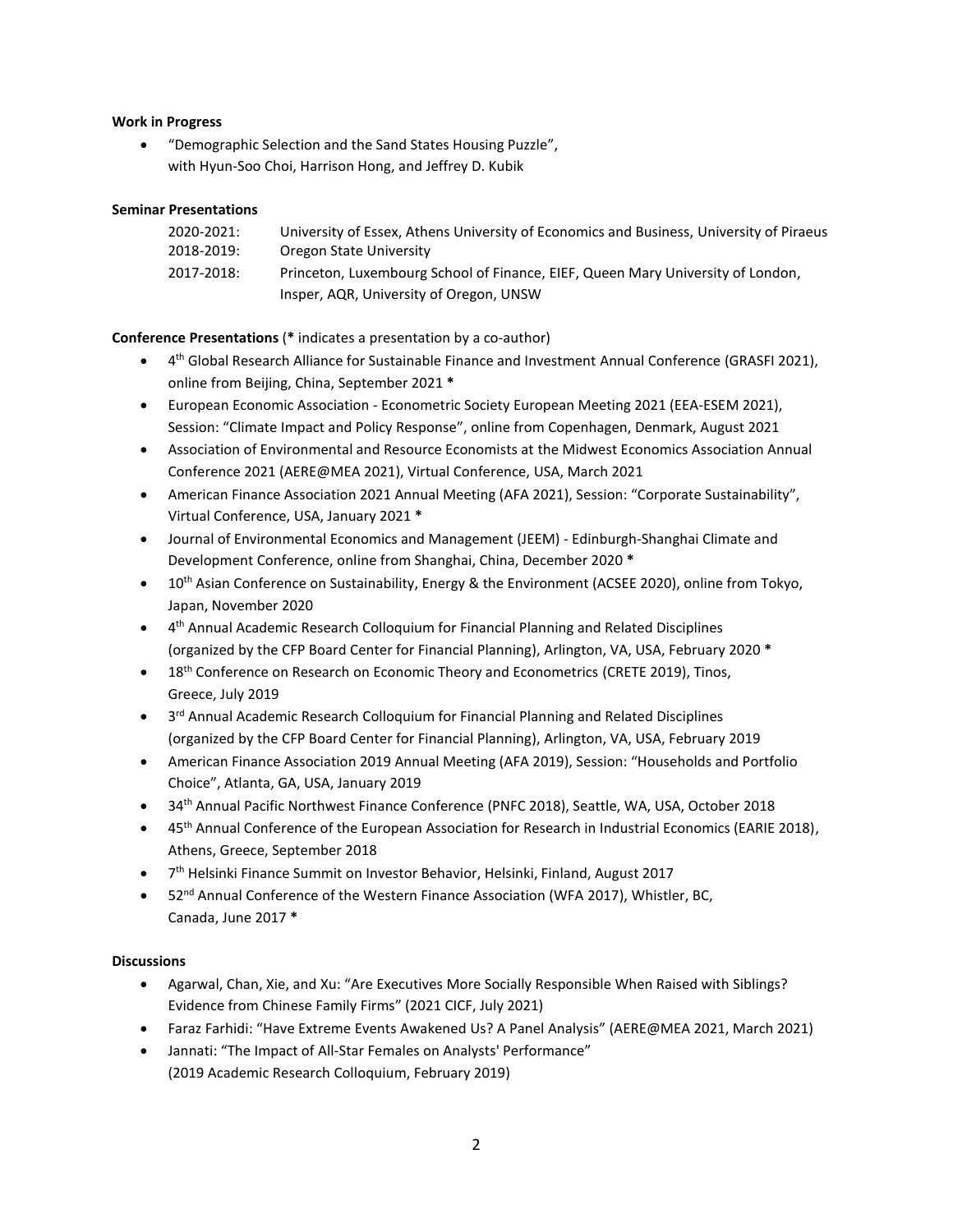- Shin and Hanks: "Effects of Overconfidence on Asset Holdings among Older Adults" (2019 Academic Research Colloquium, February 2019)
- Addoum, Ke, Korniotis, and Delikouras: "Clustering Fosters Investment: Local Agglomeration and Household Portfolio Choice" (9th Miami Behavioral Finance Conference, December 2018)

#### **Honors, Scholarships, and Fellowships**

| February 2019 | 2019 CFP Board Center for Financial Planning Emerging Scholar Best Paper Award         |  |
|---------------|----------------------------------------------------------------------------------------|--|
|               | for the paper "Advertising Exposure and Portfolio Choice: Estimates Based on Sports    |  |
|               | Sponsorships"                                                                          |  |
| July 2017     | 2017 CICF XiYue Best Paper Award                                                       |  |
|               | for the paper "Location Choice, Portfolio Choice" (with Harrison Hong and Jiangmin Xu) |  |
| $2012 - 2018$ | Princeton University Graduate Fellowship                                               |  |
| $2012 - 2016$ | Stanley J. Seeger Fellowship                                                           |  |
|               |                                                                                        |  |

# **Teaching Experience**

| Instructor  |                                                                                 |
|-------------|---------------------------------------------------------------------------------|
| 2019 - 2021 | <b>Fundamentals of Finance for MBA students</b>                                 |
|             | <b>Financial Management for BA students</b>                                     |
|             | Lundquist College of Business, University of Oregon                             |
| Summer 2018 | Microeconomics for MPP students                                                 |
|             | Woodrow Wilson School of Public and International Affairs, Princeton University |
|             |                                                                                 |

*Teaching Assistant in the Department of Economics at Princeton University*

| Spring 2017, 2016      | Asian Capital Markets for BA students                                    |
|------------------------|--------------------------------------------------------------------------|
|                        | Teaching assistant for JC de Swaan                                       |
| Fall 2016, 2015        | <b>Financial Investments for BA students</b>                             |
|                        | Teaching assistant for Martin Cherkes, Harrison Hong, Yacine Ait Sahalia |
| Spring 2015, Fall 2014 | Introduction to Economics for BA students                                |
|                        | Teaching assistant for Elizabeth C. Bogan, Uwe E. Reinhardt              |

### **PhD Students** (placement)

Wensong Zhong Sean Chen (Christopher Newport University) Yugang Ding [visiting from Peking University] (Guangdong University of Foreign Studies)

#### **Primary Advisor in Undergraduate Students' Theses**

Joey Murrer: "Geographic Dispersion and Company Returns in the Era of the Pandemic"

### **Organizer of Conferences and Seminar Series**

*Seminar Series*

- "University of Oregon Department of Finance Seminars"
	- o Winter, Spring and Fall 2021
		- o Spring and Fall 2020
		- o Spring and Fall 2019 (with Robert Ready)